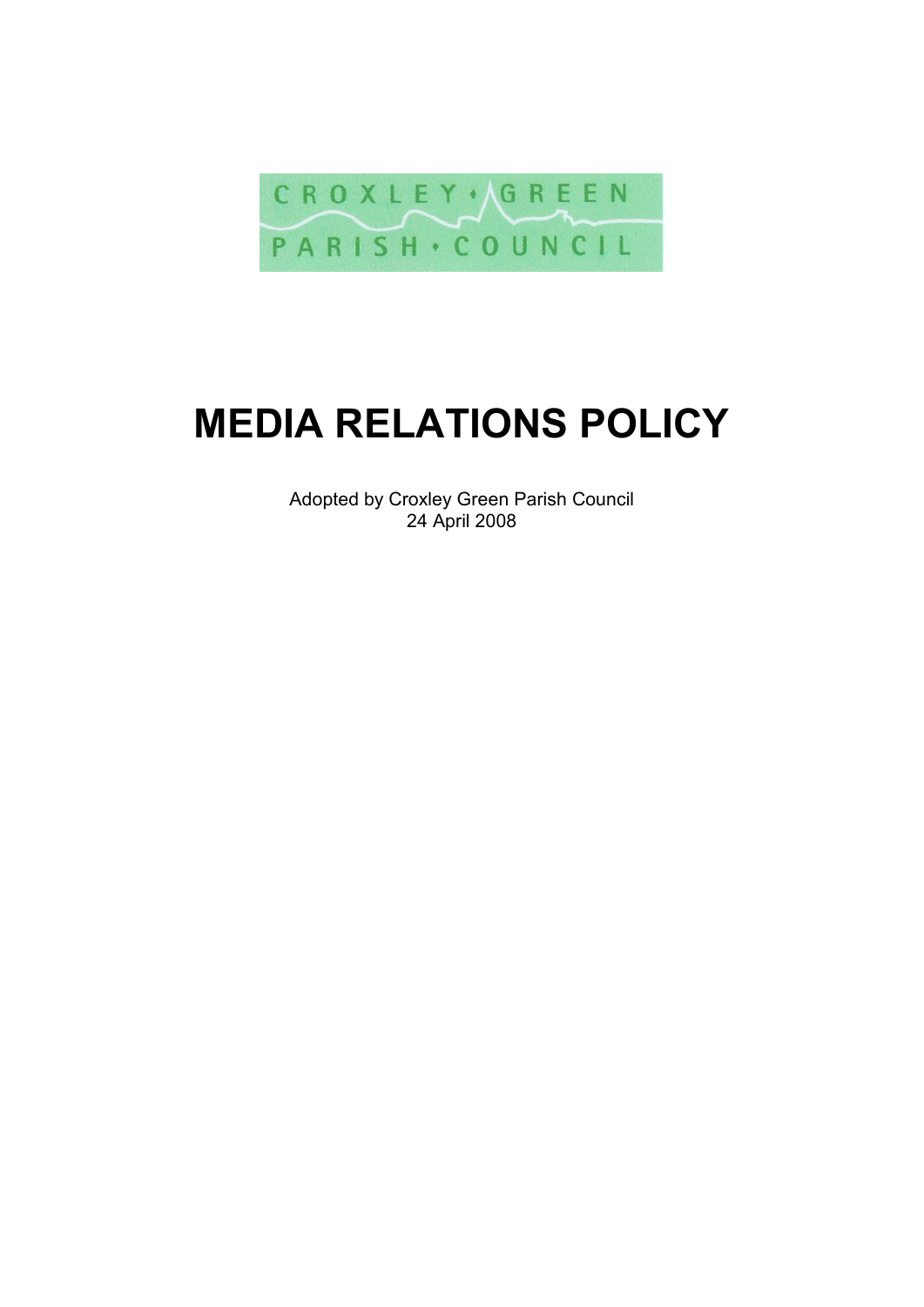# **MEDIA RELATIONS POLICY**

#### **1. Introduction**

- 1.1 Croxley Green Parish Council's relationship with the community is vital to its work and the decisions it takes. An open and constructive dialogue is a key requirement for influencing and developing services, identifying attitudes and measuring satisfaction.
- 1.2 Effective media relations are an important factor in establishing a good relationship between the Parish Council and the community. Since members of the public generally rely on the media for local information and news, it is important for the Parish Council to present information about its activities and aspirations in a consistent way.
- 1.3 The community in this sense includes all residents and elected representatives, businesses, schools, shops, places of worship, statutory agencies, voluntary organisations, groups and associations.
- 1.4 This document sets out the framework for Parish Council Members and employees to follow in contacting the media and informing the public about the Parish Council's activities, the decisions it takes and the services it provides.

#### **2. Media Opportunities**

- 2.1 "The Media" is more than the local newspaper. The phrase encompasses many different means of communicating a message to a wide audience, and includes broadcast media (radio and television), the internet, and a wide range of printed media (e.g. newspapers, free sheets, community newspapers, magazines, leaflets, posters, the Parish Pump).
- 2.2 Many of the categories in 2.1 have different facets, e.g. a newspaper has feature writers and specialist correspondents in addition to its "news" staff.
- 2.3 Different media respond more readily to certain factors. For example, newspapers are more likely to print a general interest story if supplied with a photograph, radio items tend to be quite brief with a short 'sound bite', and television producers will want moving pictures to illustrate a story.

#### **3. Making Contact with the Media**

- 3.1 The general principle is that the Parish Council office will act as the Press Office. Any official contact with the media concerning the Parish Council's policies, the decisions it takes and the services it provides, are to be initiated through the Press office.
- 3.2 Press releases and statements will be prepared by the Clerk and/or Chairman in association with other Members as required, and will normally be restricted to matters that have been debated and agreed by the Parish Council.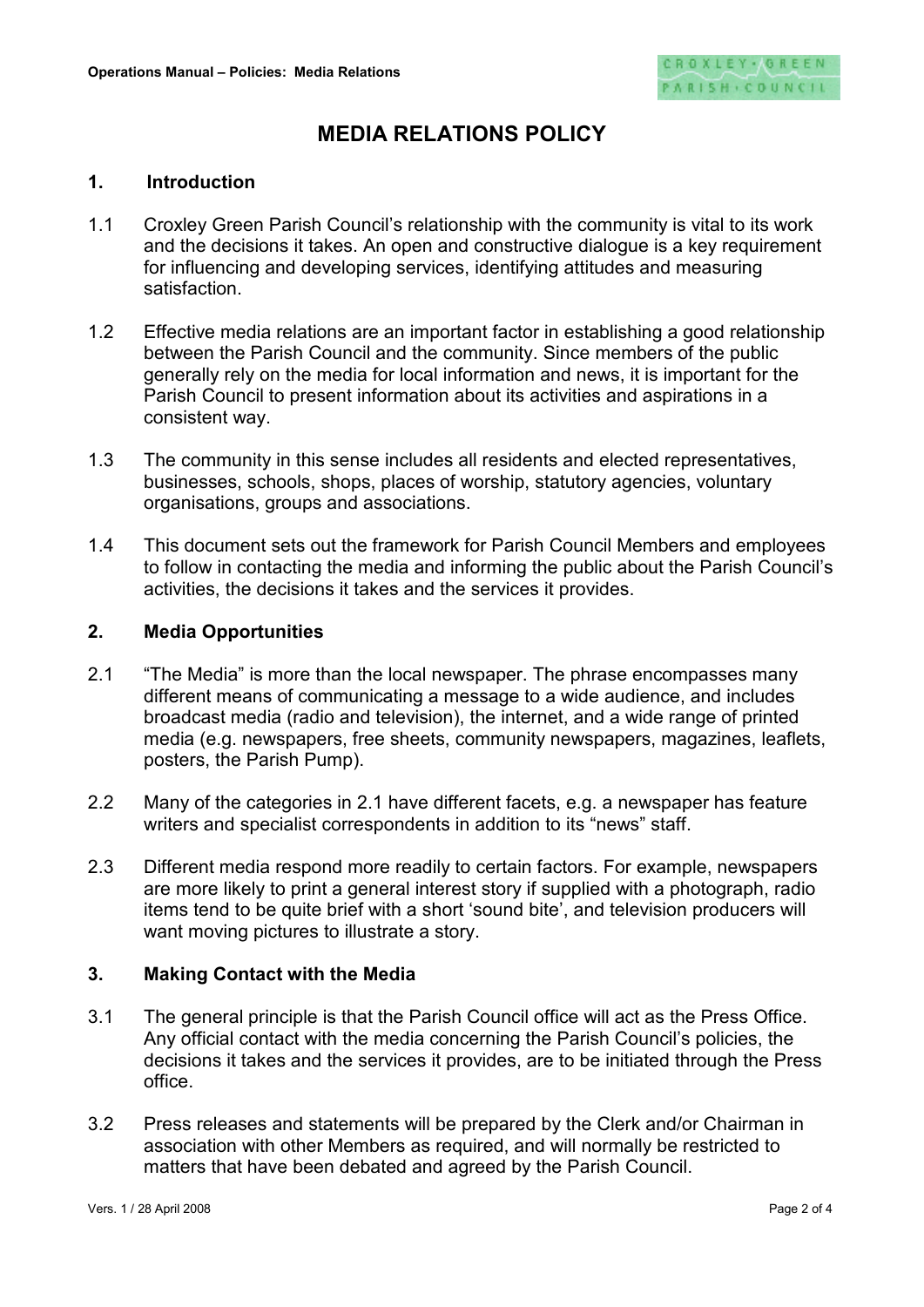- 3.3 Other Members of the Parish Council and employees who identify a media opportunity should refer to the Press Office so as to ensure accuracy and consistency in any subsequent press release or contact with the media.
- 3.4 If a Member or employee receives an approach or enquiry from the media about any matter relating to the Parish Council, it should be referred to the Press Office. A decision will then be made by the Clerk and/or Chairman, in consultation with other Members where necessary, about the format and content of any response.
- 3.5 Nothing in these guidelines is to be interpreted as preventing, or attempting to prevent, a Member from expressing a personal opinion through the media, for example by writing to a newspaper or posting an item on an internet site. Members must make it clear that any views expressed, where different from Council Policy, are their own personal views. However, Members should take care not to misrepresent and/or bring the Parish Council into disrepute, and must bear in mind their responsibilities under the Local Government Code of Conduct.
- 3.6 Employees (other than the Clerk) should not contact the media on any matter relating to the Parish Council unless specifically authorised by the Clerk and/or Chairman of the Council.
- 3.7 All press releases and other materials are to be kept for reference.

## **4. Talking to the Media**

- 4.1 In response to a Parish Council press release:
	- a) Any enquiry from the media is to be referred to the Press Office and the author of the press release.
	- b) No-one else should offer any comment without prior discussion, except to confirm basic matters of fact (dates of events, spelling of names, etc.)
- 4.2 In response to an unsolicited approach from a journalist or reporter (this includes enquiries about press releases issued by other organisations)
	- a) The views of the Parish Council may be expressed subject to the guidelines above.
	- b) The Press Office should be informed so that facts can be checked and appropriate action taken.

## **5. Monitoring**

- 5.1 It is important to monitor the media for items (reports, articles, letters) about the Parish Council in order to know:
	- a) whether press releases and statements issued by the Parish Council are picked up and used effectively.